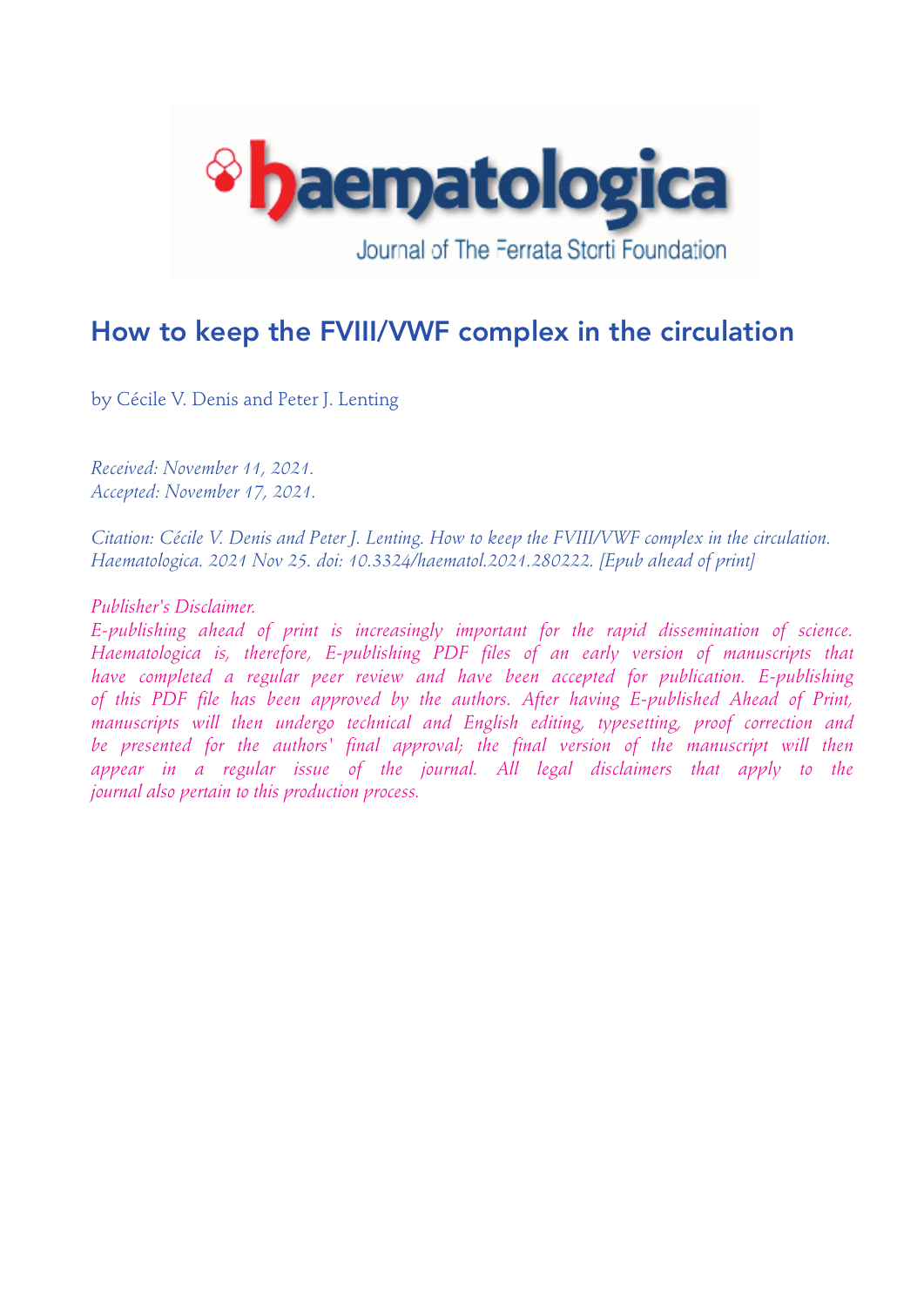# **How to keep the FVIII/VWF complex in the circulation**

Cécile V. Denis<sup>1</sup> and Peter J. Lenting<sup>1</sup>

<sup>1</sup> Laboratory for Hemostasis, Inflammation & Thrombosis (HITh), Unité Mixte de Recherche (UMR)-1176, Institut National de la Santé et de la Recherche Médicale (Inserm), Université Paris-Saclay, 94276 Le Kremlin-Bicêtre, France

**Authorship Contributions:** CVD, and PJL wrote the manuscript.

# **Correspondence:**

Cécile V. Denis, Inserm U1176, 80 rue du Général Leclerc, 94270 Le Kremlin-Bicetre, France

Tel: +331-49595600; Fax: +33146719472; Email: cecile.denis@inserm.fr

**Running title:** Aptamer-mediated FVIII/VWF increase

**Disclosure:** The authors declare no conflict of interest.

**Word count:** 1147 **References:** 17 **Figures:** 1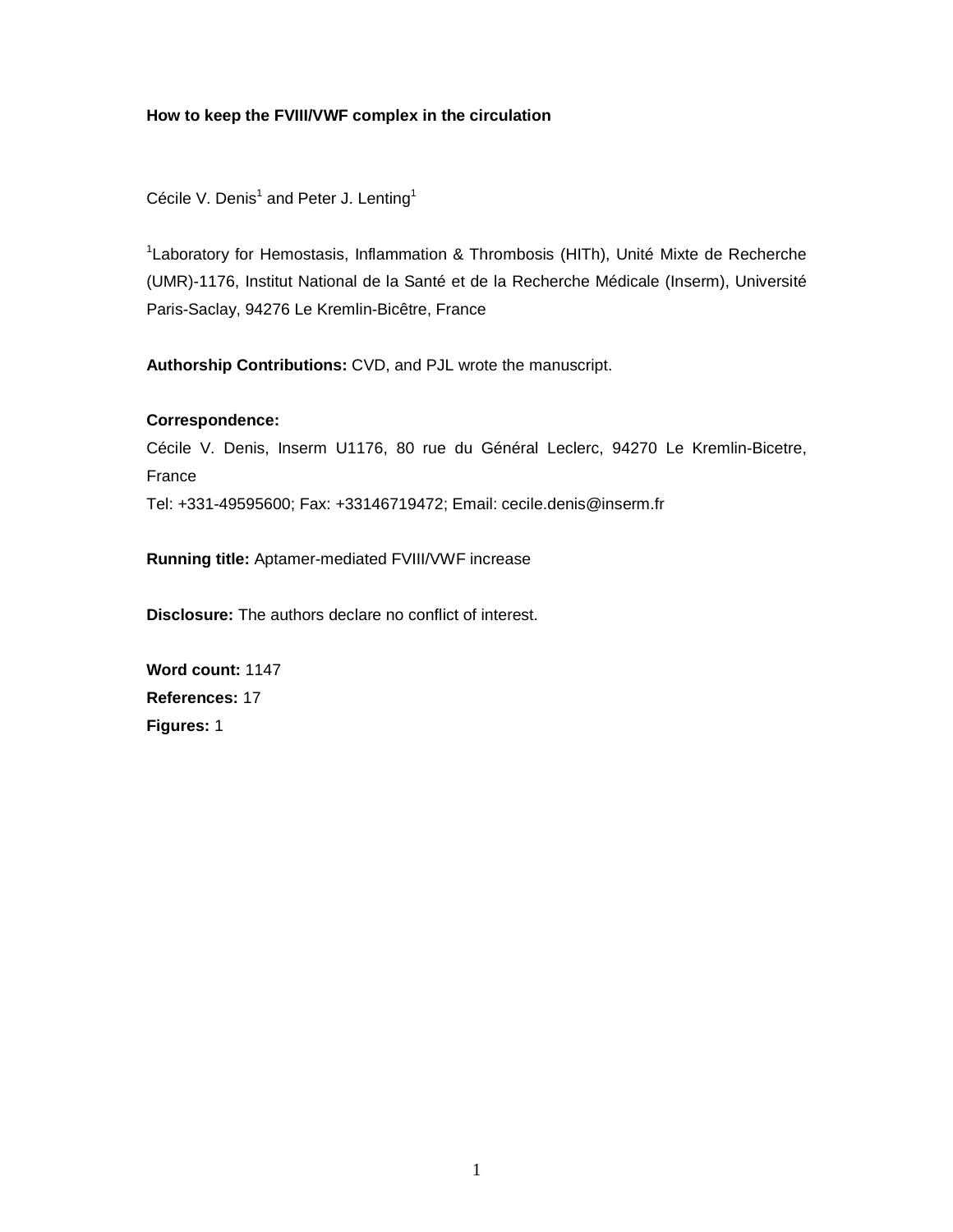#### **VWD and hemophilia A: current treatments**

Von Willebrand factor (VWF) and factor VIII (FVIII) make up for an enigmatic duo that is present in the circulation as a tightly bound complex.<sup>1</sup> Their individual roles in hemostasis have been well-established, and functional deficiencies of either protein is associated with severe bleeding complications, known as von Willebrand disease (VWD) and hemophilia A, respectively. Over the last several decades, the clinical management of the severe forms of these disorders predominantly relied on replacement therapy using concentrates enriched in VWF, FVIII or both. In contrast, the moderate and mild variants of VWD and hemophilia A benefited from using desmopressin, a vasopressin 2-receptor agonist that stimulates the rapid release of endothelial VWF and  $FVIII^{2,3}$  Despite its numerous advantages (such as ease of administration, low costs, no risk of inhibitor development or of transmittable disease), desmopressin also exhibits a number of limitations. Post-treatment increases of VWF and FVIII are transient and limited by the natural short half-life (about 12 h) of the FVIII/VWF complex, and repetitive use of desmopressin results in a diminished responsiveness (tachyphylaxis) due to exhaustion of the VWF storage organelles. $^{2,4}$ Furthermore, it has variable effectiveness in VWD-type 2A and 2M as well as in hemophilia A, while it is contra-indicated for VWD-type 2B as it may worsen the thrombocytopenia in these patients. $2.5$  Noteworthy, desmopressin is foremost an anti-diuretic, and the desmopressin-induced secretion of VWF from its storage organelles is actually an off-target effect. Finally, desmopressin use is associated with some side effects (transient headaches, facial flushing, hypotension, hyponatremia and mild tachycardia), which are generally mild and well-tolerated.<sup>6,7</sup>

#### **Increasing endogenous VWF and FVIII levels**

While the abovementioned treatment options are satisfactory to some extent, there remains the need to optimize treatment. With regard to severe hemophilia A, new approaches have been approved for the clinic (*eg.* extended half-life variants of FVIII, emicizumab) or are in advanced clinical development (*eg.* fitusiran, concizumab, marstacimab, efanesoctocog alfa,

2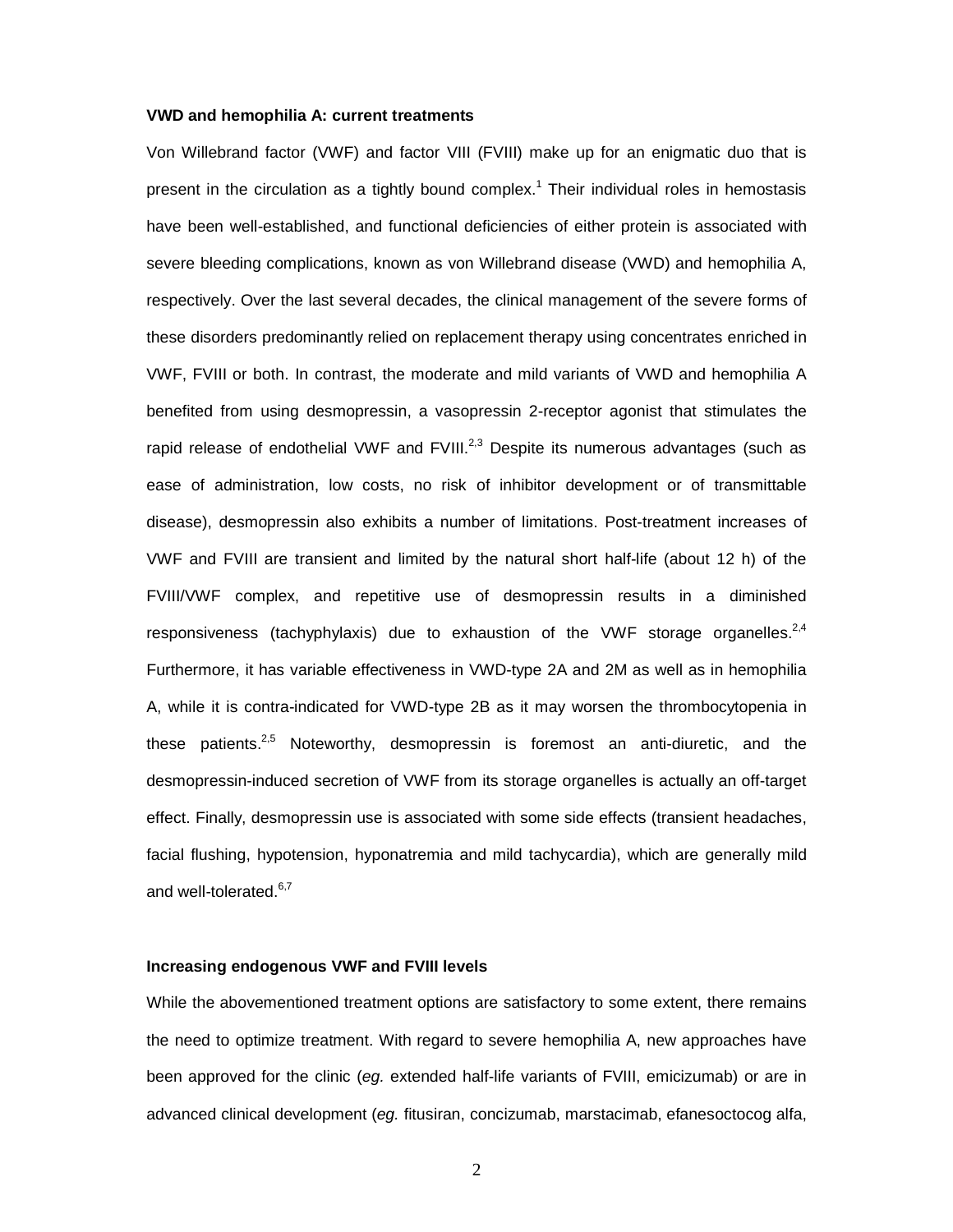valoctocogene roxaparvovec). In contrast, few novel strategies are emerging or even appearing on the visible horizon with regard to VWD or mild hemophilia A. Interestingly, the majority of VWD and mild/moderate hemophilia A patients could already benefit from an increase in endogenous levels of the VWF/FVIII complex, as is evident from the successful use of desmopressin. It could thus be worthwhile to design approaches that aim to increase endogenous FVIII and VWF levels in a more sustainable manner compared to desmopressin. A first approach was described already twenty years ago: treatment with interleukin-11 was associated with an increase in VWF in both mouse and canine models.<sup>8,9</sup> The underlying mechanism seemed to be related to an up-regulation of VWF mRNA in response to interleukin-11.<sup>9</sup> However, follow-up phase II clinical studies were somewhat disappointing, as the treatment with interleukin-11 was associated with but a modest rise in VWF plasma levels  $(1.1-1.5-fold).<sup>10,11</sup>$ 

#### **The anti-VWF aptamer BT200**

In this issue of Haematologica, Kovacevic and colleagues present a new strategy that is associated with increased VWF/FVIII levels, centered around the aptamer BT200.<sup>12</sup> Originally, the authors developed BT200 as an antithrombotic agent to interfere with the platelet-binding activity of VWF.<sup>13</sup> BT200 is a short hairpin-structured oligonucleotide consisting of the methylated nucleobases adenine, cytosine, guanine and uracil, and is an optimized derivative from the previously described aptamer ARC1779.<sup>14</sup> Both BT200 and ARC1779 have in common that they specifically bind to the A1 domain of VWF, thereby interfering with the binding of VWF to its platelet-receptor glycoprotein  $I\alpha$  (GpIb $\alpha$ ).<sup>13</sup> Preclinical studies in primates demonstrated that the improved BT200 aptamer is not only highly efficient (inhibition of VWF A1 domain activity:  $IC_{50} = 70-180$  nM), but also has an excellent bioavailability following subcutaneous injection (>77%) and a long half-life (>100 hours) due to its pegylated character.<sup>13</sup> Studies using blood samples of stroke patients further confirmed that BT200 has a potent antithrombotic activity.<sup>15</sup>

3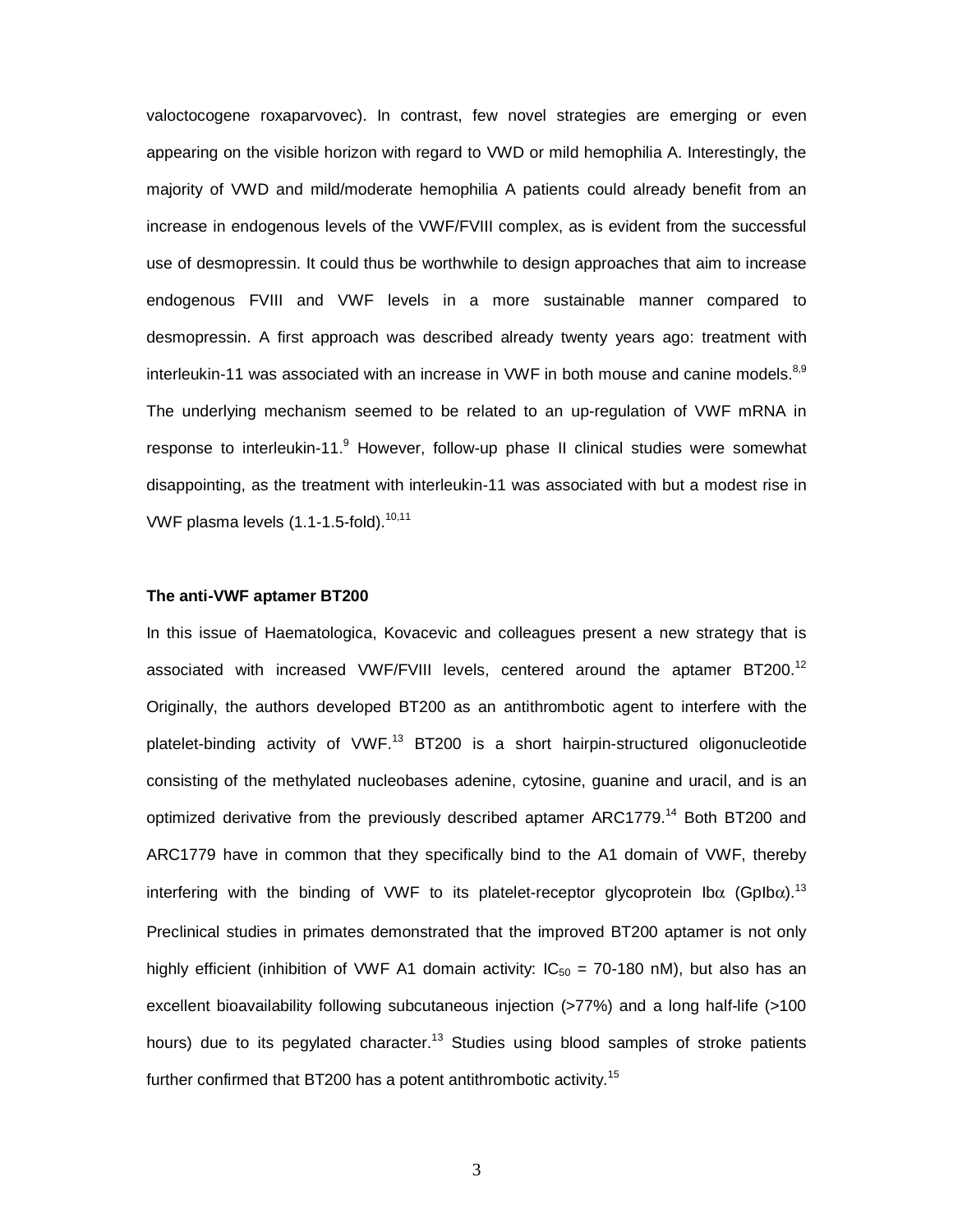Initial studies using ARC1779 revealed that this molecule led to an increase of VWF levels in patients with VWD-type  $2B^{16}$  These results prompted the investigators to initiate a larger first-in-human prospective phase 1 study using the improved BT200 variant, the outcomes of which is being reported in this issue.<sup>12</sup> In a single-dose bioavailability study, participants received 0.18 to 36 mg BT200 subcutaneously. This resulted in a dose-dependent increase in BT200 plasma concentrations, with maximal levels being around 3 μg/ml after 168 hours when given the highest dose. Increasing doses were associated with a dose-dependent occupation of the VWF A1 domain, with 75%-90% of A1 domains being occupied at doses between 12 and 24 mg. Maximal occupation was observed between one and four days after injection, after which free A1 domains gradually re-appeared to normal levels two weeks after injection. Interestingly, the administration of BT200 at these doses was associated with a 3 to 4-fold increase in VWF antigen levels. However, VWF antigen levels peaked between 7 and 14 days after injection, somewhat later compared to maximal occupation of the A1 domains. Concurrent to the increase of VWF antigen, there was also a 2.5-fold increase in FVIII activity. Of note, FVIII levels could be further increased via the administration of desmopressin, indicating that the mechanisms by which FVIII levels increase are different for BT200 and desmopressin. Indeed, BT200 appears to act by prolonging VWF half-life rather than modifying synthesis or secretion of VWF. As such, its mode of action is fundamentally different from desmopressin and interleukin-11.

In view of this listing of impressive data, it seems conceivable that BT200 is an attractive candidate to ameliorate endogenous levels of the FVWF/FVIII complex. Of course, these data represent an initial phase I study, and several issues would require additional investigations. For instance, BT200 is designed to interfere with VWF activity, and data presented in the supplementary materials show that doses inducing the highest increase in VWF/FVIII levels are also associated with prolonged closure times in the platelet function analyzer (PFA)-assay and provoke reduced platelet aggregation activity, at least during (part of) the first week.<sup>12</sup> It is therefore going to be key to find optimal dosing that allows increased FVIII and VWF levels, without compromising the hemostatic potential of the patient. It should

4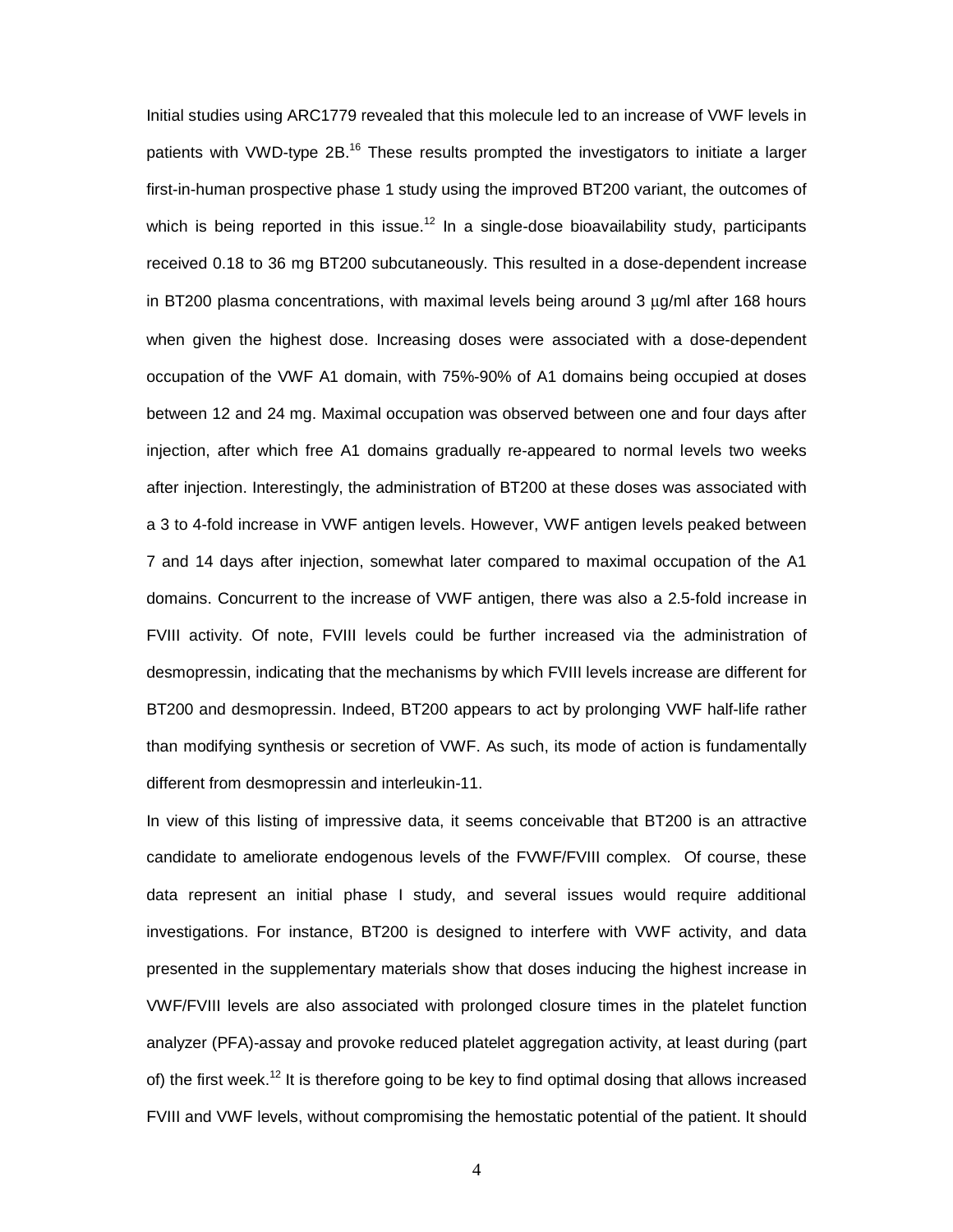be noted that in case the activity of BT200 would need to be neutralized, the authors have already developed an efficient reversal agent, *ie* a complementary aptamer designated BT101, that specifically binds BT200 with high affinity.<sup>17</sup>

It is further interesting to speculate on the clinical application of this molecule: designed as an antithrombotic agent, which could be used for VWF-dependent thrombotic complications (arterial thrombosis, thrombotic thrombocytopenic purpura), it now also may find its use in the treatment of bleeding disorders: mild/moderate hemophilia A and certain types of VWD (Figure 1). It is unusual to find both features in a single molecule!

In conclusion, the authors present an elegant approach to ameliorate endogenous VWF and FVIII levels via a single subcutaneous administration using BT200. It is with anticipation that we look forward to additional clinical data.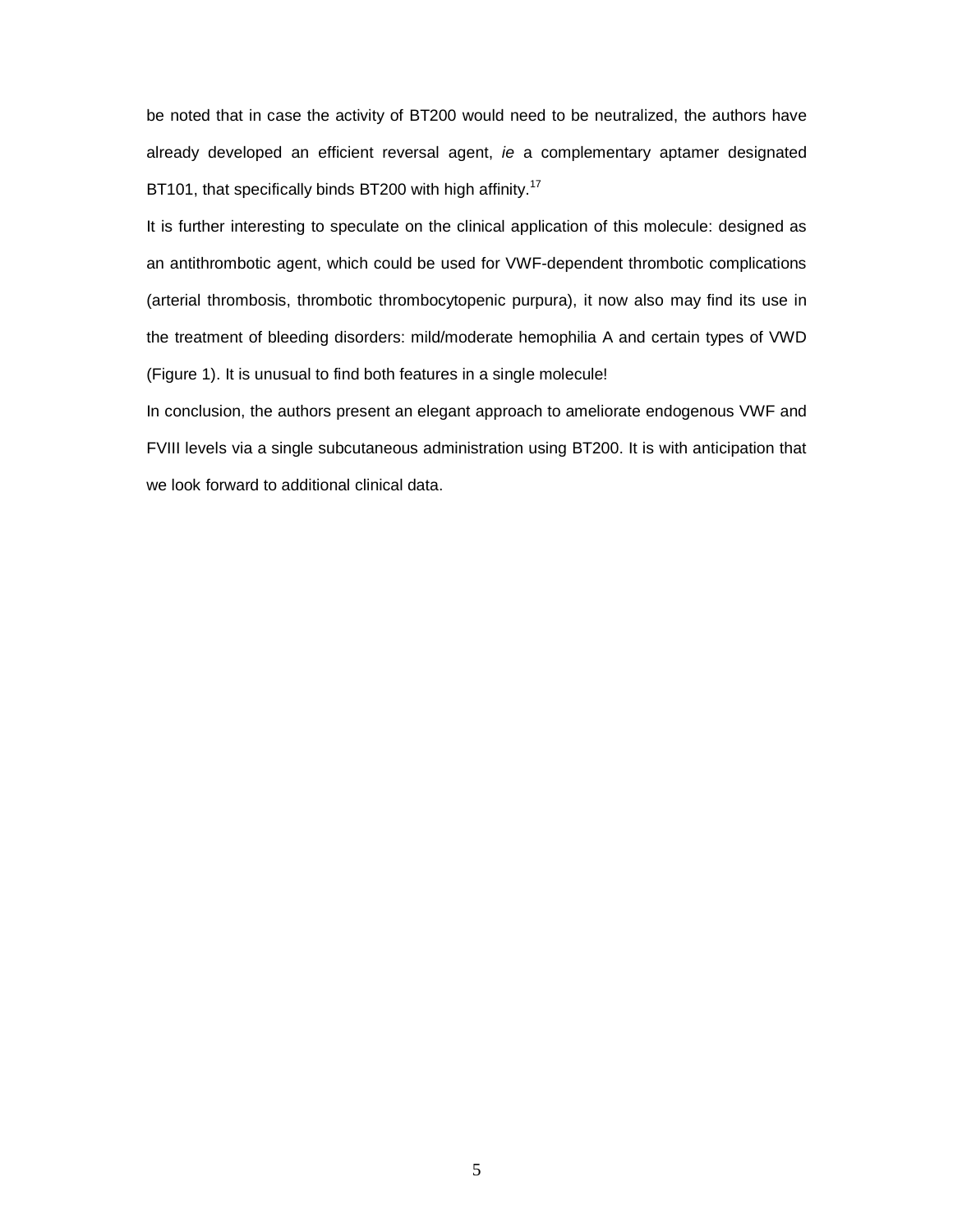## **References**

- 1. Pipe SW, Montgomery RR, Pratt KP, Lenting PJ, Lillicrap D. Life in the shadow of a dominant partner: the FVIII-VWF association and its clinical implications for hemophilia A. Blood*.* 2016;128(16):2007-2016.
- 2. Federici AB. The use of desmopressin in von Willebrand disease: the experience of the first 30 years (1977-2007). Haemophilia*.* 2008;14 Suppl 1:5-14.
- 3. Franchini M, Zaffanello M, Lippi G. The use of desmopressin in mild hemophilia A. Blood Coagul Fibrinolysis*.* 2010;21(7):615-619.
- 4. Mannucci PM, Bettega D, Cattaneo M. Patterns of development of tachyphylaxis in patients with haemophilia and von Willebrand disease after repeated doses of desmopressin (DDAVP). Br J Haematol*.* 1992;82(1):87-93.
- 5. Castaman G, Tosetto A, Rodeghiero F. Reduced von Willebrand factor survival in von Willebrand disease: pathophysiologic and clinical relevance. J Thromb Haemost*.* 2009;7 Suppl 1:71-74.
- 6. Miesbach W, Krekeler S, Duck O, et al. Clinical assessment of efficacy and safety of DDAVP. Hamostaseologie*.* 2010;30 Suppl 1:S172-175.
- 7. Stoof SC, Cnossen MH, de Maat MP, Leebeek FW, Kruip MJ. Side effects of desmopressin in patients with bleeding disorders. Haemophilia*.* 2016;22(1):39-45.
- 8. Denis CV, Kwack K, Saffaripour S, et al. Interleukin 11 significantly increases plasma von Willebrand factor and factor VIII in wild type and von Willebrand disease mouse models. Blood*.* 2001;97(2):465-472.
- 9. Olsen EH, McCain AS, Merricks EP, et al. Comparative response of plasma VWF in dogs to up-regulation of VWF mRNA by interleukin-11 versus Weibel-Palade body release by desmopressin (DDAVP). Blood*.* 2003;102(2):436-441.
- 10. Ragni MV, Jankowitz RC, Jaworski K, Merricks EP, Kloos MT, Nichols TC. Phase II prospective open-label trial of recombinant interleukin-11 in women with mild von Willebrand disease and refractory menorrhagia. Thromb Haemost*.* 2011;106(4):641- 645.
- 11. Ragni MV, Novelli EM, Murshed A, Merricks EP, Kloos MT, Nichols TC. Phase II prospective open-label trial of recombinant interleukin-11 in desmopressin-unresponsive von Willebrand disease and mild or moderate haemophilia A. Thromb Haemost. 2013;109(2):248-254.
- 12. Kovacevic KD, Grafeneder J, Schörgenhofer C, et al. The von Willebrand factor A-1 domain binding aptamer BT200 elevates plasma levels of VWF and FVIII: a first-inhuman trial. Haematologica. 2021;xxx.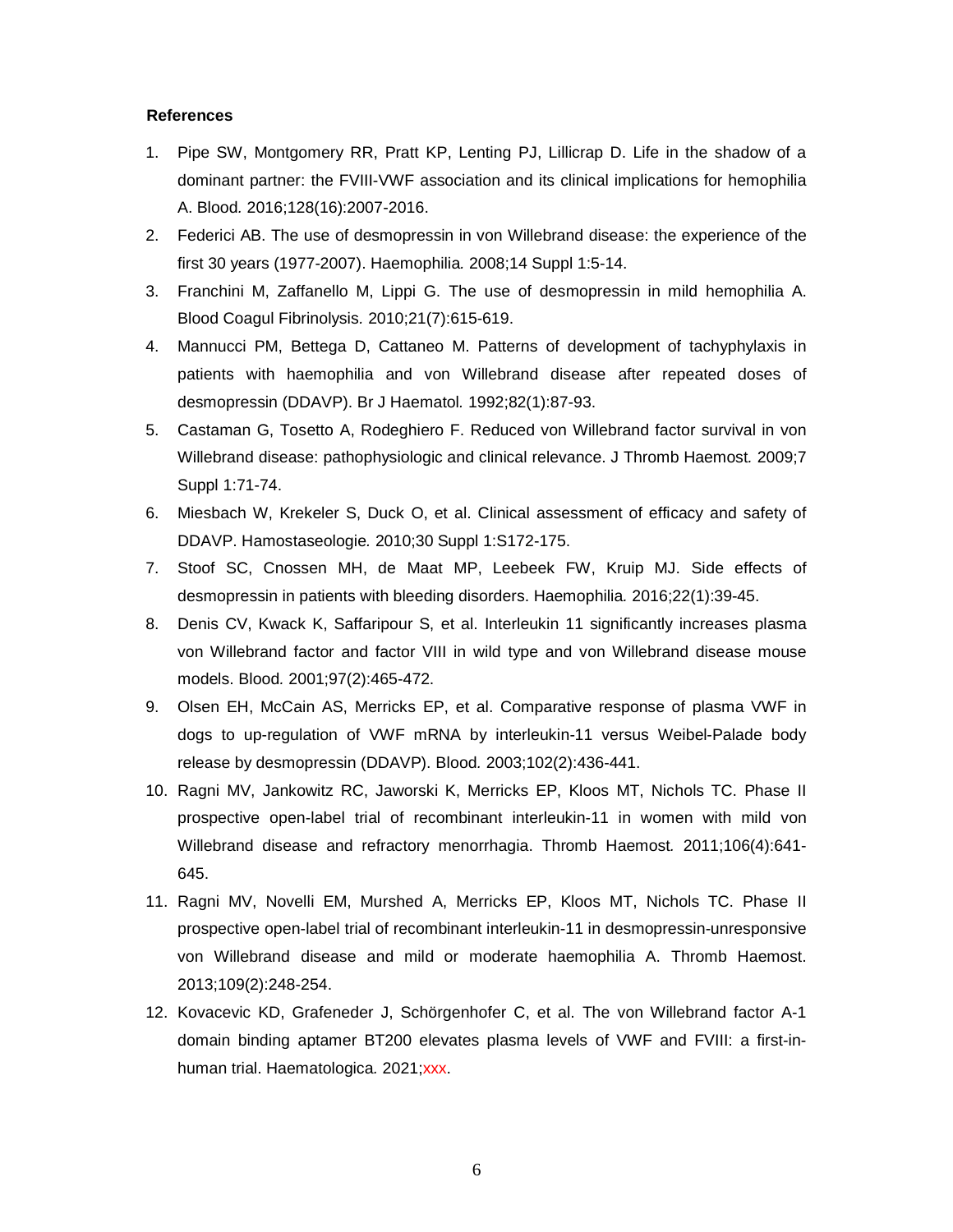- 13. Zhu S, Gilbert JC, Hatala P, et al. The development and characterization of a long acting anti-thrombotic von Willebrand factor (VWF) aptamer. J Thromb Haemost*.*  2020;18(5):1113-1123.
- 14. Gilbert JC, DeFeo-Fraulini T, Hutabarat RM, et al. First-in-human evaluation of anti von Willebrand factor therapeutic aptamer ARC1779 in healthy volunteers. Circulation*.*  2007;116(23):2678-2686.
- 15. Kovacevic KD, Greisenegger S, Langer A, et al. The aptamer BT200 blocks von Willebrand factor and platelet function in blood of stroke patients. Sci Rep*.*  2021;11(1):3092.
- 16. Jilma-Stohlawetz P, Knobl P, Gilbert JC, Jilma B. The anti-von Willebrand factor aptamer ARC1779 increases von Willebrand factor levels and platelet counts in patients with type 2B von Willebrand disease. Thromb Haemost*.* 2012;108(2):284-290.
- 17. Zhu S, Gilbert JC, Liang Z, et al. Potent and rapid reversal of the von Willebrand factor inhibitor aptamer BT200. J Thromb Haemost*.* 2020;18(7):1695-1704.

## **Legend**

## **Figure 1: Mode of action for BT200**

BT200 is a pegylated aptamer that binds with high affinity to the platelet binding site within the VWF A1 domain. It was previously shown that BT200 interferes with VWF-dependent thrombus formation, which renders the molecule with efficient antithrombotic activity.<sup>13</sup> In their study, Kovacevic and colleagues now demonstrate that BT200 also delays clearance of the VWF/FVIII complex, resulting in transient increases in plasma levels of both proteins. This approach could thus be a strategy to increase endogenous VWF/FVIII levels in patients with mild/moderate forms of VWD and hemophilia A.